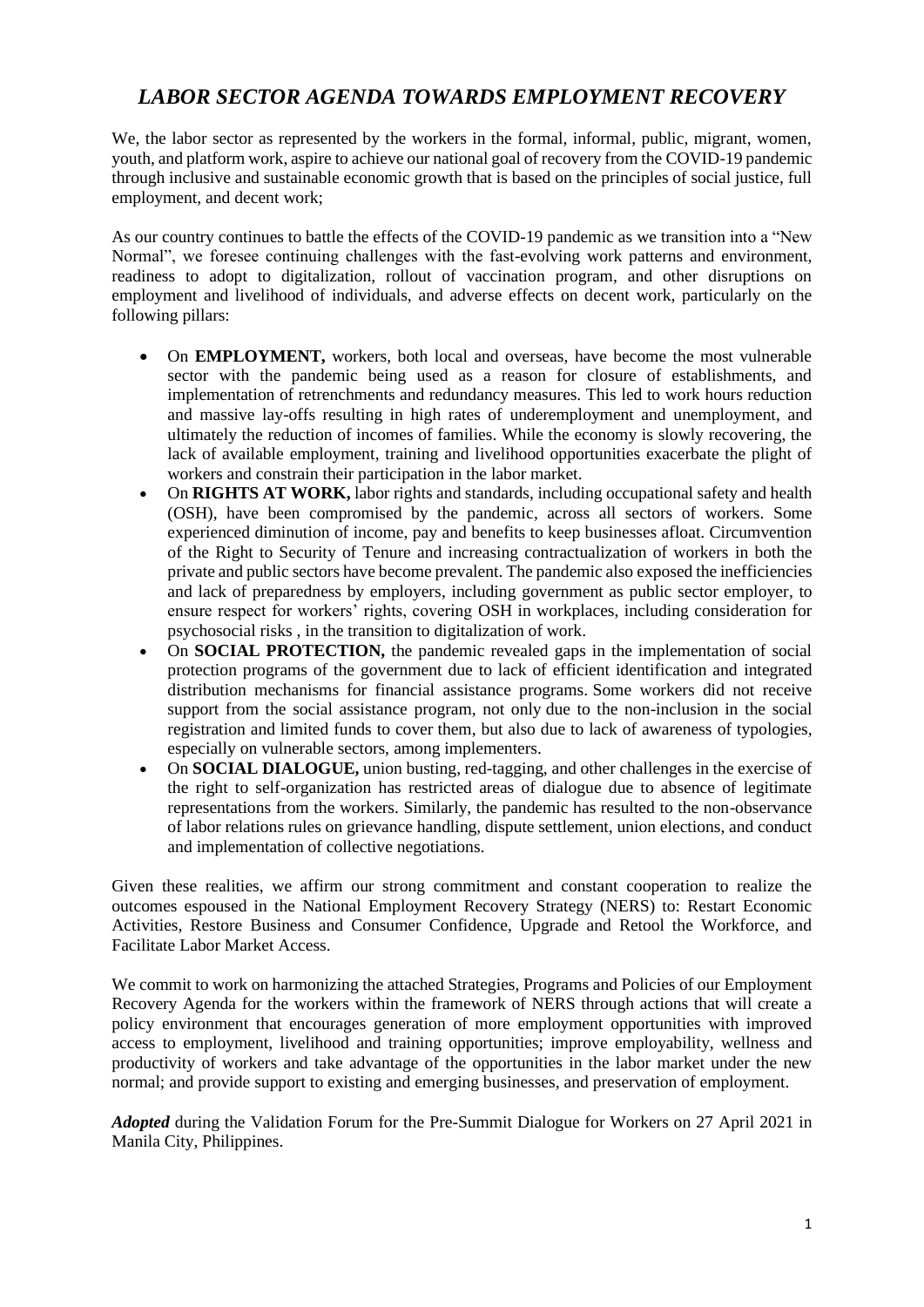### **Outcome 1: Restarting Economic Activities**

### *General Program and Policy Recommendations*

- Strengthen social dialogue mechanisms in government institutions and fora, including the NERS Task Force, by providing genuine representation from the labor sector;
- Promote taxation policies based on greater equity, including exploration of taxing wealth;
- Provide income support, including a wage subsidy for heavily affected industries, instead of a one-time financial assistance;
- Review implementation of the Mandanas Ruling especially its impact on employment;
- Modernize Information and Communications Technology infrastructure to boost integration to digital economy;
- Provide income support to families and release the same through efficient, effective, and speedy manner; and
- Guarantee and protect workers' rights.

### *Formal Sector*

- 1. Government to ensure a full employment program or policy by adopting the recommendations espoused in the State of Labor and its Agenda on Recovery (SOLAR) and Unemployment Support and Work Assistance Guarantee (USWAG) proposals including greening the economy and promoting green and climate jobs and pursuing massive infrastructure projects such as the creation or construction of a national railway, and regional agricultural and fishery hubs by the government;
- 2. Ensure protection of labor rights especially right to self-organization and freedom of association and red-tagging should eliminated;
- 3. Immediate release of monthly benefits for health workers;
- 4. Pass in Congress the Bayanihan 3 Act which should include the labor sector proposal on: expansion of the public sector to carry out social tasks such as upgrading the public health system, developing renewable energy, and carrying out mitigation and adaptation measures to climate change (climate jobs) and, extension of support for all healthcare workers;
- 5. Pass wealth tax as a priority legislation;
- 6. Provide a monthly wage subsidy instead of a one-time assistance covering affected workers in the micro, small and medium enterprise including large establishments during the period health emergency (pandemic);
- 7. Consider the proposal to tax wealth as a social reform initiative and as a source of funds for recovery;
- 8. Implement income guarantees for the unemployed and those unable to work due to lockdown;
- 9. Conduct social dialogue or tripartite discussion to respond to climate change by greening the economy and promoting green and climate jobs and the undertaking just transition in implementing the same; and to discuss wage policy, employment insurance schemes and social protection floor;
- 10. DOLE/CHED/DepEd to issue regulations and policy clarifications on class size, faculty loading or subject preparations, Intellectual Property Rights, Face-to-face teaching, and Screen Time (Dep-Ed);
- 11. Provide quarantine facilities for workers in education institutions;
- 12. Provide greater coverage of assistance to workers;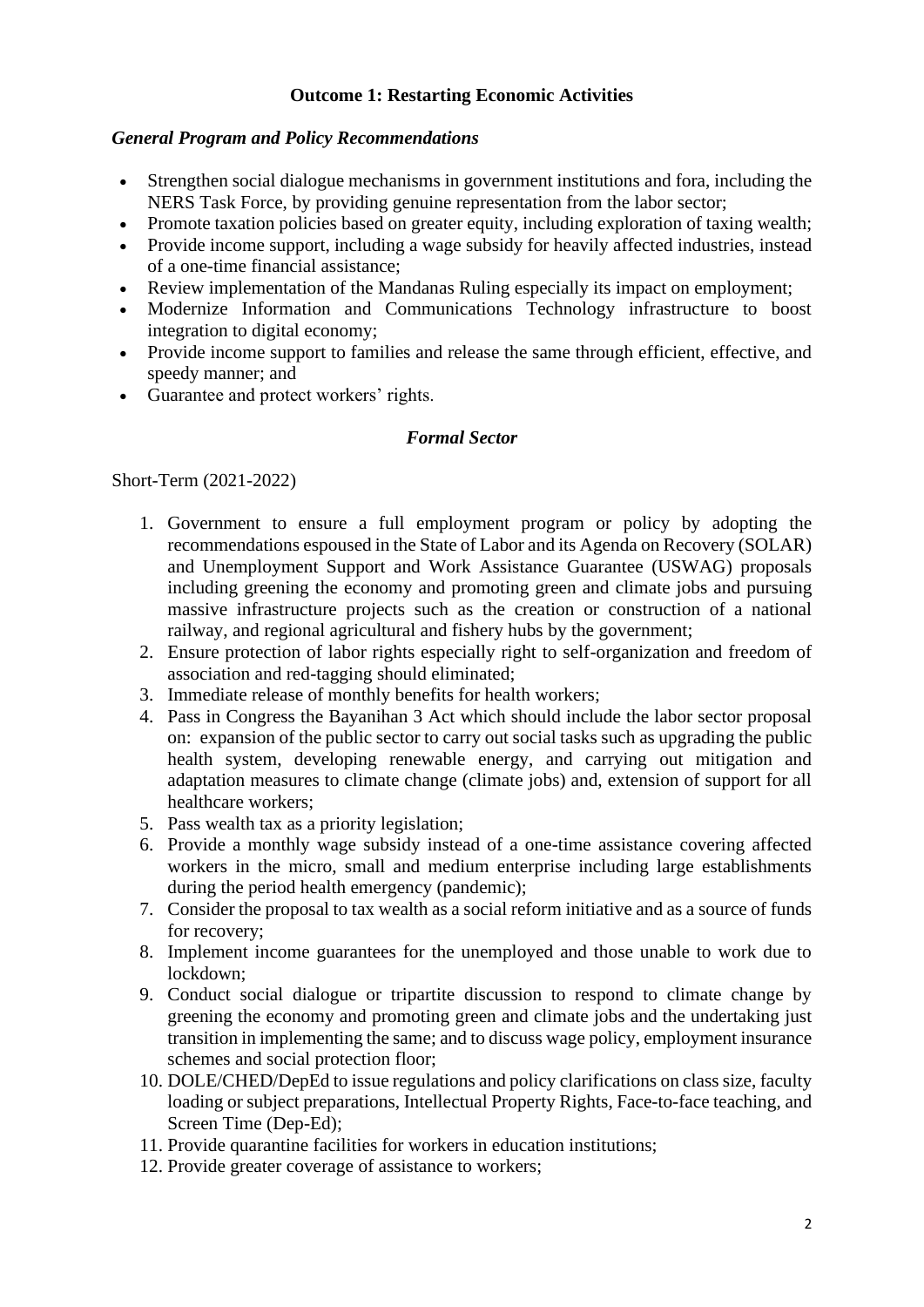- 13. Support the demand of private school owners for government funding through more student scholarships or other forms of economic stimulus for the private schools but it should be tied up with the commitment of private schools to preserve employment;
- 14. Repeal Labor Advisory No. 9 excluding the education sector in the coverage.

- 1. Extend SSS unemployment benefits for retrenched workers;
- 2. Revive the compliance inspection with social partner's participation to make sure that labor relations and labor standards violations are checked. Social partners should have complete remuneration and benefits (include provision of PPEs, swab testing and vaccination);
- 3. Ensure tripartite representation not only in the consultative bodies but also in the decision-making bodies (i.e., NLRC, SSS, and ECC, Pag-IBIG), as trade union is losing their representation;
- 4. Establish a national industrialization policy as a means to recover from the pandemic;
- 5. Provide employment insurance for teachers and non-academic personnel; and
- 6. Allow windows for long-term loans for schools during times of distress.

Long-Term (2021-2026)

- 1. Expand the Pantawid Pamilyang Pilipino Program (4Ps) program to cover the new or added poor families affected by the pandemic;
- 2. Pass in Congress the Social Enterprise Bill that would alleviate poverty in the country and create livelihood activities based on skills, etc. to the workers and people belonging to POs, NGOs, and community groups, among others;
- 3. Activate all industrial tripartite peace councils;
- 4. Support the passage of the bill enabling ILO Convention 151;
- 5. Modernize Information and Communications Technology to boost integration in the digital economy; and
- 6. Allocate standard budget for education sector.

### *Public Sector*

- 1. Conduct PSLMC emergency meeting to promote harmonization of COVID 19 issuances in the public sector, that are based on genuine social dialogue, and OSH concerns. Priority areas for discussion would include the call for free access to COVID-19 vaccination for public sector workers, strengthening and involvement of workers in OSH Committees both at the national and workplace-level, free and appropriate PPEs, work hours arrangements, improvement of workers' hygiene including accommodations and transportation;
- 2. Discuss (i) the impact of telework arrangements, (ii) labour relations in the public sector, specifically alignment of existing policies with ILO C 151, the effect of the pandemic on dispute resolution and the right to freedom of association and collective bargaining, (iii) climate and green jobs in the public sector . Focus should be given on the effects of the pandemic on front line public service workers especially in public health and allied services, public services, social services, civil protection, education, prisons, waste management, and public utilities.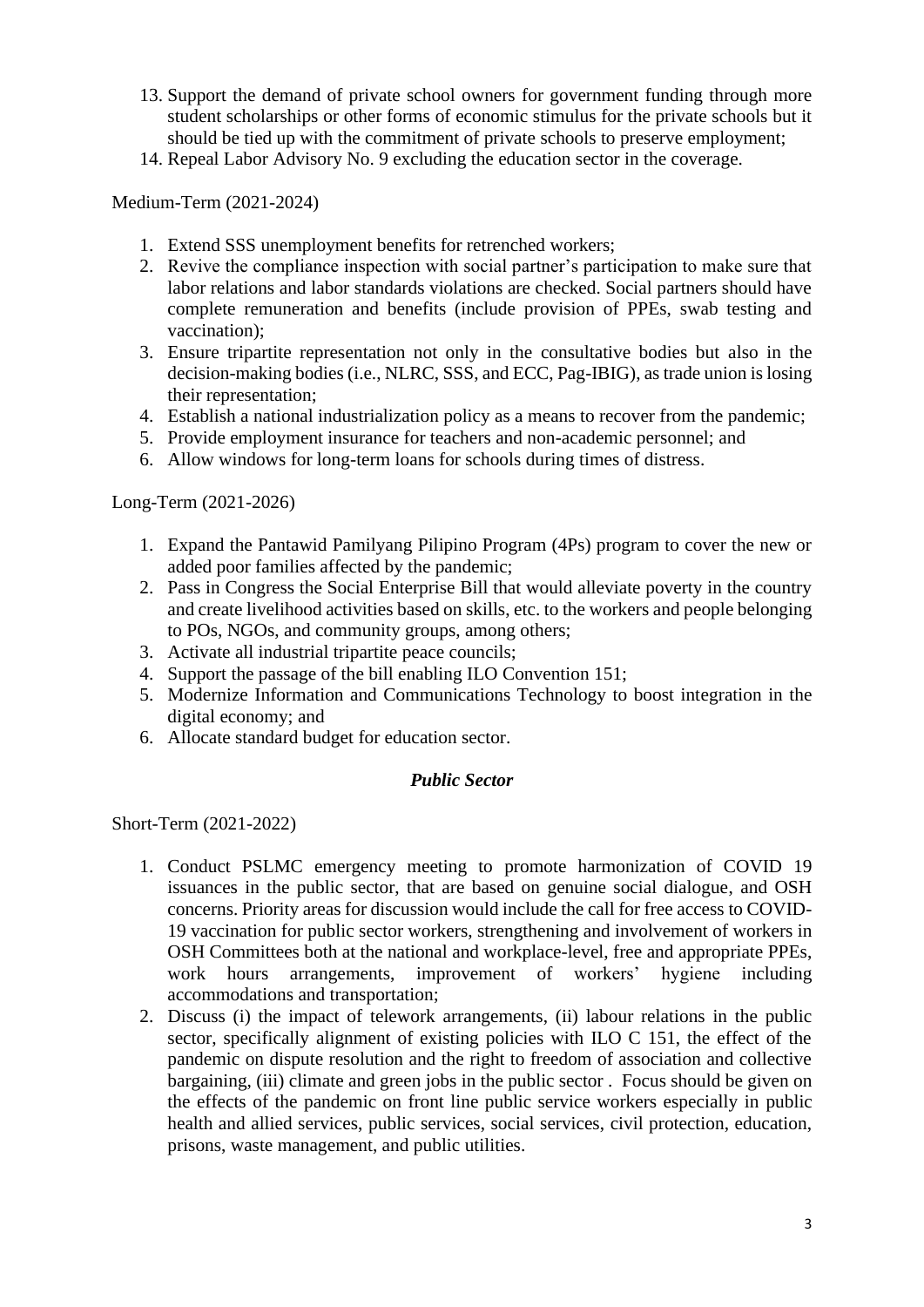- 3. Assess/review the state of devolution to Local Government Units, and the potential impact of the Supreme Court's Mandanas Ruling which would increase allocations to LGUs through customs duties, while decreasing resources for the national government.
- 4. Government, International Financial Institutions should involve public sector unions in dialogue on how to improve the capacity of public health care

- 1. Integrate social dialogue in the NERS Action Plan to also reflect response to possible government streamlining which might follow as government tightens spending due to the fiscal effects of the pandemic;
- 2. Promote income protection measures for public sector workers;
- 3. Promote taxation policies based on greater equity in taxation, including taxing wealth; and, linking taxation policies with the implementation of the Universal Health Care Law;
- 4. Identify social tasks that should be performed by the public sector to help generate employment;
- 5. Mobilize and utilize the full potential of GOCCs and GFIs to help restart economic activities;
- 6. Philippine Government to use its public procurement policy and power to promote compliance on labour laws in the private sector. The Build Build Build Program can be an opportunity to promote decent employment
- 7. Strengthening the links between access to public assistance and funding, including those that can be availed through GOCCs and GFIs, as part of recovery with compliance with labour laws (Labour's proposal to provide incentives to MSMEs which continue operations –linked with SOLAR, USWAG and LARGER).

### *Women Sector*

- 1. Explore targeting unemployment insurance which may subsidize distinct needs of women workers and persons of diverse SOGIE;
- 2. Prioritize the hiring of women and persons of diverse SOGIE who are rendering basic services such as the rural health workers and teachers;
- 3. Strengthen mechanisms to ensure women's and persons of diverse SOGIE voice, representation and leadership at all levels in planning and decision-making, including promotion sectoral dialogues and formation of sectoral councils;
- 4. Provide income support to women workers such as single mothers, persons with disability, and women workers, and persons of diverse SOGIE in the agriculture and fishing industry;
- 5. Restore and maintain peace and order within the framework of civil liberties and political rights by conducting dialogues with enforcers to address the alarming issues of red-tagging and killings;
- 6. Speed-up processing/granting of all government programs such as the delayed DOLE AKAP;
- 7. Recognize the rights of informal workers to organize or join unions in reference to Department Order No. 40-03;
- 8. Review allocation of Internal Revenue Allotment (IRA), per Mandanas Ruling, especially for lower class municipalities and its impact on employment opportunities and compensation for public sector workers;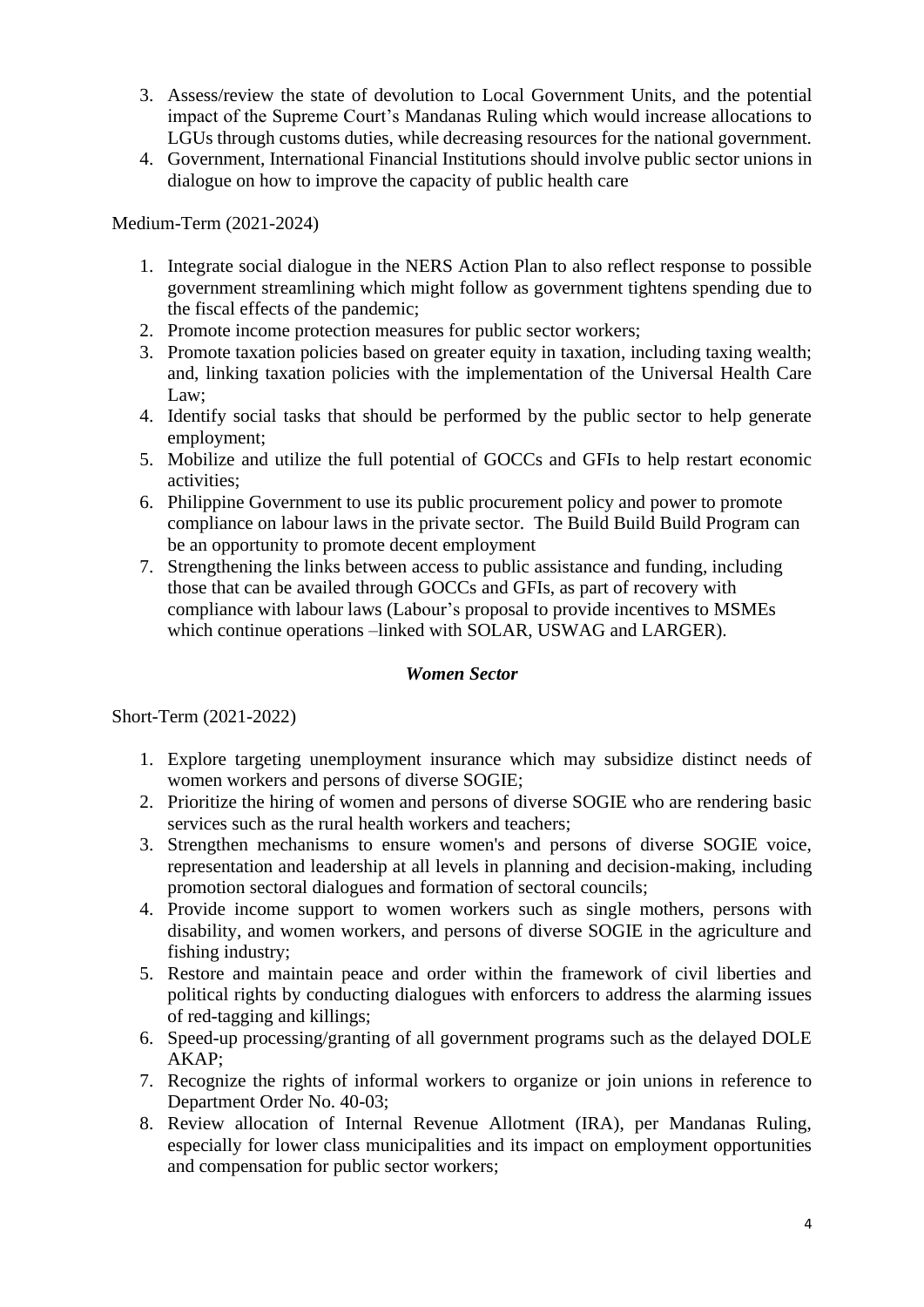- 9. Implement the provision of RA 10022 on allocation among IRA of LGUs for loan purposes with minimal interest rates for migrant workers and families left behind (where the head of household may be the mother or the father) to prevent debt bondage;
- 10. Provide an enabling environment for genuine representation of informal economy workers (in reference to NEDA SDC Resolution No. 2, s. 2003); and
- 11. Distribute equitably the representation for workers in the NTIPC, RTIPCs, SSS, PhilHealth, and NEDA SDC.

- 1. Build publicly funded care infrastructures that can generate jobs and at the same time contribute to the longstanding problems of gender inequality in the labor market; and
- 2. Identify social tasks that the public sector should perform and deliver to help generate employment.

### *Youth Sector*

Short-Term (2021-2022)

- 1. Provide income support to workers;
- 2. Create a policy detailing new work hours for people working at home using KPI-based performance evaluation or output-based work instead of traditional fixed number of work hours;
- 3. Replicate "Ark of Taste", an Social Solidarity Economy (SSE) for youth enterprise;
- 4. Reconfigure government's pandemic response by increasing allocation for both economic stimulus and social welfare;
- 5. Monitor digital work, including those that are project-based, to assure that workers' rights are protected;
- 6. Increase budget for IT support (infrastructure, hardware, internet) for online work;
- 7. Amend DOLE Department Order No. 40-03; and
- 8. Review the current SSS unemployment scheme.

Medium-Term (2021-2024)

- 1. Provide proper compensation and benefits to skeleton workforce; and
- 2. Conduct information drive on work-related vulnerabilities and strengthen OSH standards and other safety protocols.

### *Platform Workers Sector*

- 1. Schedule regular discussions (e.g., monthly FGDs) and dialogues with platform workers to provide voice and openi venues for participation especially during the pandemic;
- 2. Create a Technical Working Group (TWG) in aid of defining the nature of work, applicable labor standards, and terms of employment for platform workers;
- 3. Formulate a Department Order to reflect the collective interest of platform workers that have undergone extensive discussion of the TWG exploring, among others:
- 4. Develop a "model" contract that will serve as guide for new or aspiring freelancers to ensure fair terms and conditions of work, in direct consultation with the freelance and/or platform work sector;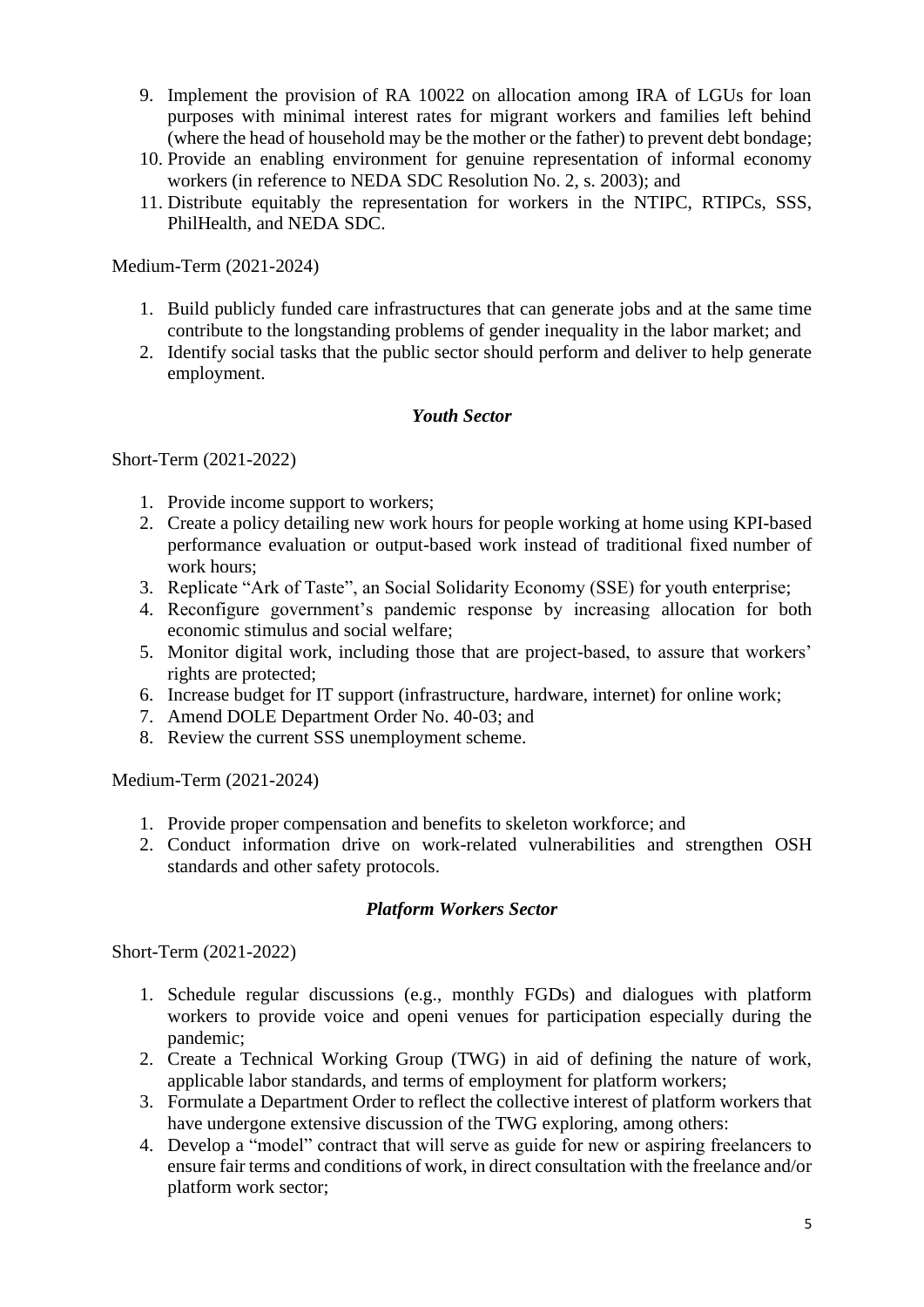- 5. Promote support for mental health services in the platform/freelance work sector;
- 6. Create a directory of freelance workers and delivery riders for inter-organization collaboration and support; and
- 7. Encourage platform workers organizations to register with DOLE-BLR.

- 1. Introduce innovations to include platform workers in social security requiring platform owners to contribute to its social insurance contributions and ensure measures to make these social security benefits portable; and
- 2. Establish an information and education campaign or drive for capacity building and awareness raising on career opportunities and employment concerns among platform workers.

### *Migrant Sector*

Short-Term (2021-2022)

- 1. Provide livelihood assistance/business loan with no interest and payable for five years for displaced OFWs who returned in the country;
- 2. Strengthen and expand support for reintegration programs;
- 3. Continue to provide social amelioration assistance (i.e. TUPAD, AKAP, Tabang OFW, CAMP) and improve its processing and release;
- 4. Harmonize/unify/coordinate efforts between the Government and CSOs for more focused, efficient and effective delivery of programs and services;
- 5. Harness the potentials of OFW remittance for development;
- 6. Sustain the daily subsistence expenses, bills, medical needs and social insurances (Pag-IBIG, PhilHealth, SSS) of OFWs and their families;
- 7. Foster management and control the COVID-19 pandemic to fully reopen the economy;
- 8. Streamline government processes and other application procedures in both the deployment of workers and benefits Availment;
- 9. Open additional satellite offices and case officers for migrant workers in the nationwide;
- 10. Hasten the roll-out of the vaccination program and prioritize seafarers and land-based workers in the vaccination rollout within the next 3-6 months; including frontliners of the industry (i.e., personnel of recruitment agencies) in the prioritized groups;
- 11. Disseminate information on other programs that workers can avail as source of income; and
- 12. Be mindful of the vaccination protocol of host countries for migrant workers.

### Medium-Term (2021-2024)

1. Continue to develop enabling policies for the recovery of employment for land-based, seafarers and the manning/ seafarer recruitment industry.

### *Informal Sector*

Short-Term (2021-2022)

1. Guarantee Social Protection for Informal Sector Workers by providing shelters, counselling, legal and other services for women survivors of gender-based violence;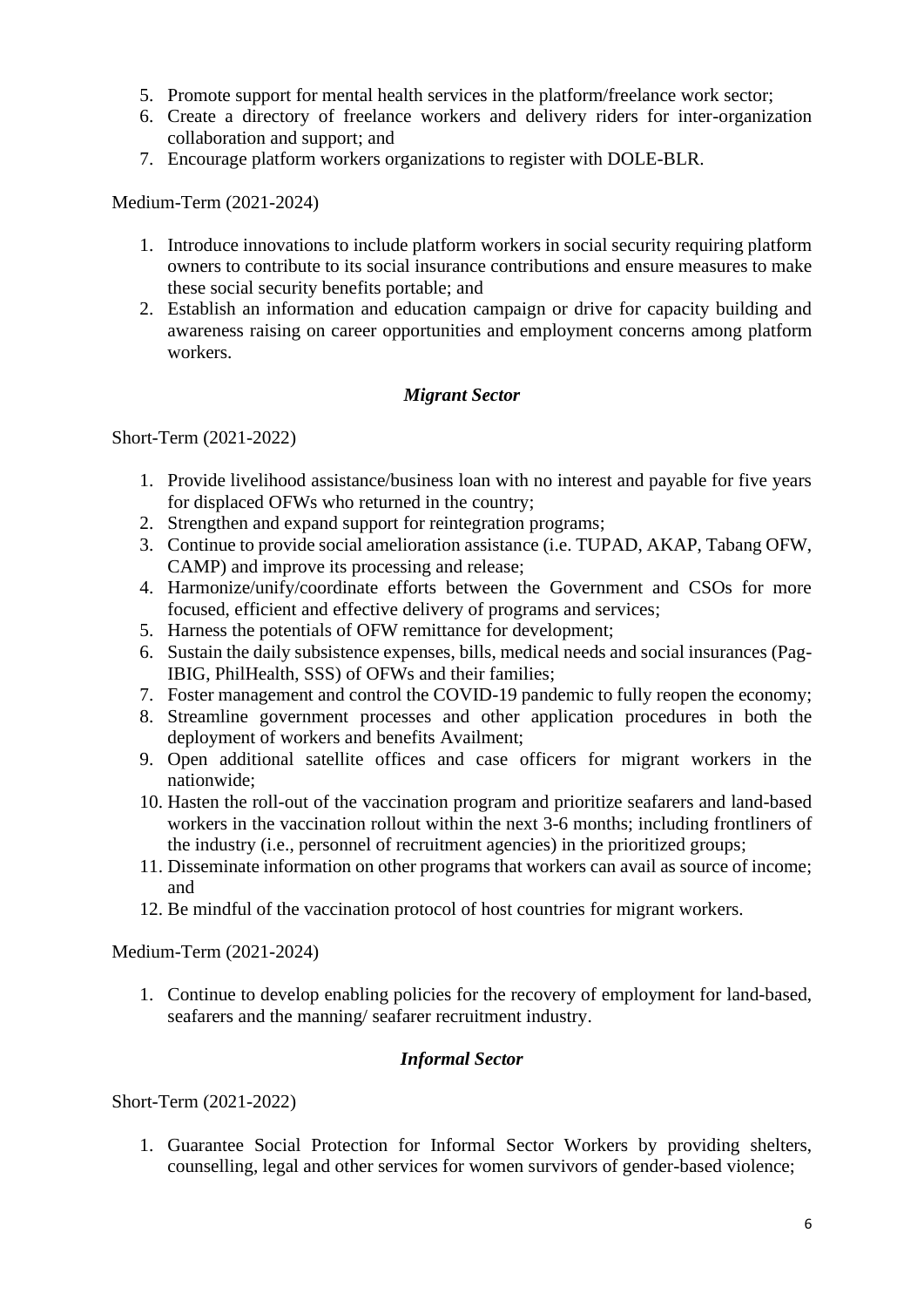- 2. Guarantee Social Protection for Informal Sector Workers by providing employment guarantees of at least ten days to informal workers paid with minimum wages per month (e.g. TUPAD Program);
- 3. Encourage the youth to engage in entrepreneurial and agricultural undertakings;
- 4. Guarantee Social Protection for Informal Sector Workers by adopting effective grievance mechanism to address promptly complaints on distribution gaps and implementation irregularities; and
- 5. Amend the provision of Universal Health Care Law on the categorization of Informal Sector as direct contributory members, instead should be income-based.

- 1. Promote the growth of Socially-driven Enterprise Development by adopting the concept of Social and Solidarity Economy (SSE) in building new enterprises in support of developing green farmers and entrepreneurs relative to "just transition" agenda;
- 2. Legislate the Poverty Alleviation through Social Entrepreneurship (PRESENT) Act and alignment to SSE concept, ILO Recommendation No. 204 (Transition from Informal to Formal Economy) and Just Transition; and
- 3. Adopt the concept of Social and Solidarity Economy (SSE) in support to the growth Socially-driven Enterprise Development.

Long-Term (2021-2026)

1. Revitalize the local economy, by considering local projects or community-based enterprise projects, i.e. community kitchen, community manufacturing and processing plant.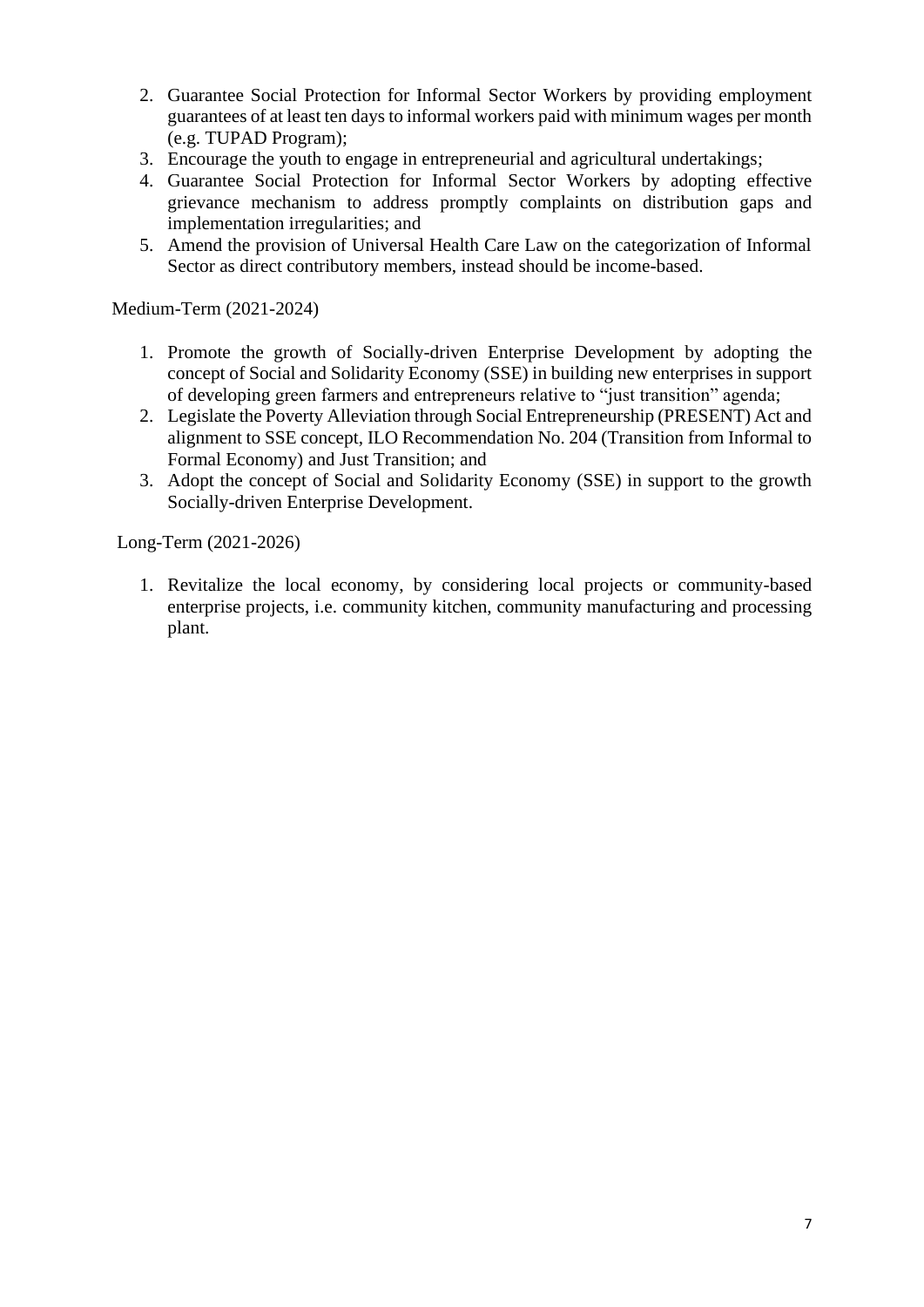### **Outcome 2: Restoring Consumer and Business Confidence**

### *General Program and Policy Recommendations*

- Clear and consistent implementation of COVID-19 response policies and workplace regulations;
- Strengthen implementation of Occupational Safety and Health (OSH) protocols, including having trained members of OSH committees in workplaces;
- Streamline government procedures and programs to effectively address the needs of the people;
- Review the prioritization and rollout of the vaccination program; and
- Assist start-up businesses, improve financial literacy and provide trainings on entrepreneurship.

### *Formal Sector*

- 1. Promote universal vaccination for the workers who are key to restoring the economy;
- 2. Conduct more tripartite discussions and sectoral representation in researches and studies;
- 3. Review the implementation of the Special Risks Allowance (SRA) of P5,000 pesos/monthly, addressing discrimination for healthcare workers assigned in red or green areas;
- 4. Implement COVID-19 management protocols in the workplace through DOLE, and not DTI/DPWH as it is an OSH matter;
- 5. Lobby to Congress the continuation or extension of the compensation benefits granted to public and private healthcare worker who contracts severe COVID-19 infection while in the line of duty and, the granting of hazard pay to all frontline workers, and provision of quarantine leave when required by national/regional authorities to all suspected, infected or in any way affected by COVID-19;
- 6. Review the waiving of bank charges in using ATMs;
- 7. Examine the utilization of the fees imposed on students, particularly on Higher Education Institutions, and determine whether some of these fees are better used for other purposes. CHED should do more serious research in order to come up with a more granular or nuanced assessment of the economic state of private schools. COVID-19 should not be used for the purpose of engaging in labor saving devices or avoiding CBA related commitments;
- 8. Allow participation of teachers and non-academic personnel representatives in the creation of guidelines related to face-to-face classes;
- 9. Provide clear and responsive policies on testing and vaccination especially for teachers who will engage in face-to-face classes monitoring of health and COVID-19 protocols in the schools; and
- 10. Regularly convene education tripartite industrial peace council.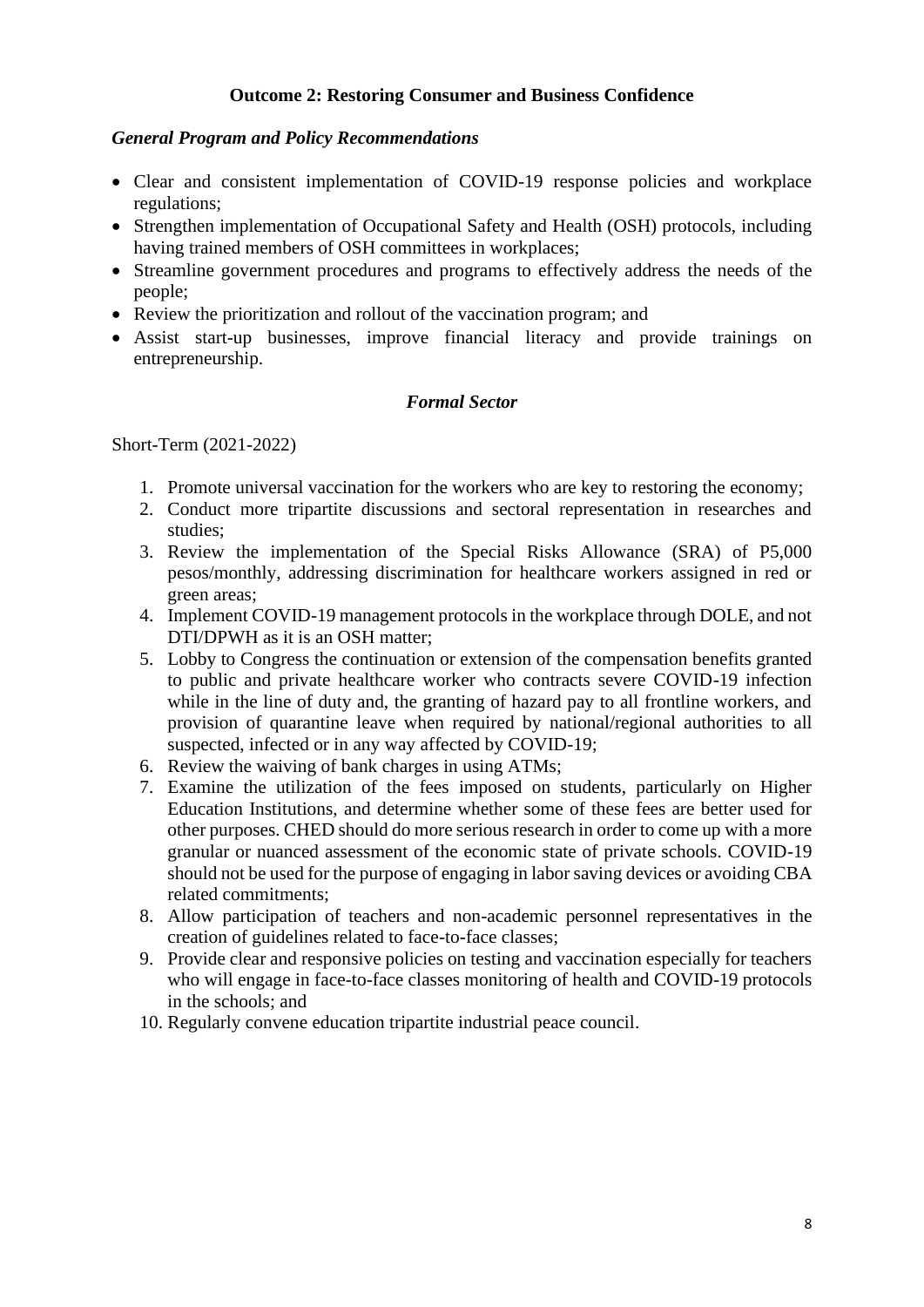### *Public Sector*

Short-Term (2021-2022)

- 1. Government and International Financial Institutions should involve public sector unions in dialogue on how to improve the capacity of public health care;
- 2. Involve public sector unions in GFI dialogue on improving public health care facility; and
- 3. Enact the enabling law for ILO Convention 151.

Medium-Term (2021-2024)

- 1. Use public procurement policy and power to promote compliance in private sector at least with labor laws;
- 2. Maximize Build Build Build Program to promote decent employment;
- 3. Tie access to public assistance and funding as part of recovery with compliance with labor laws (labor sector's proposal to provide incentives to MSMEs which continue operations as linked with SOLAR, USWAG and LARGER);
- 4. Hold accountable all public officers involved in corruption (i.e., PhilHealth); and
- 5. Restore and maintain peace and order within the framework of civil liberties and political rights.

Long-Term (2021-2026)

- 1. Deepen social dialogue to review the country's development model and possible reforms in the country's development, including development of a new architecture for public services and economic development; and
- 2. Increase domestic consumption based on decent wages and respect of workers' rights.

### *Women Sector*

- 1. Ratify and implement ILO Convention No. 190 (Violence and Harassment Convention, 2019) in order to uphold the right of everyone to a world of work free from violence and harassment, including gender-based violence and harassment;
- 2. Monitor discrimination against women in employment, in all sectors, must also be as it would have long-term impacts on gender inequality in the labor market;
- 3. Analyze COVID-19 policy responses through various lenses recognizing diversity and social inclusion;
- 4. Recognize women's contributions to paid and unpaid care work by promoting the 5R Framework (recognize, reduce, redistribute reward and represent care workers);
- 5. Conduct gender sensitivity trainings for authorities, especially at the LGUs, by discussing the implementation of policies on violence and harassment;
- 6. Recognize barangay health workers, who are women as "employees", and provide all benefits and remunerations that are due for an employee. Ensure application of health and safety standards including those on PPEs. (Amend Magna Carta for Health Workers to recognize the BHW);
- 7. Safeguard availability of funds for reproductive care and family planning services in the midst of COVID-19 crisis;
- 8. Provide alternative, safe and decent accommodations for COVID-19 infected women workers who cannot quarantine at home;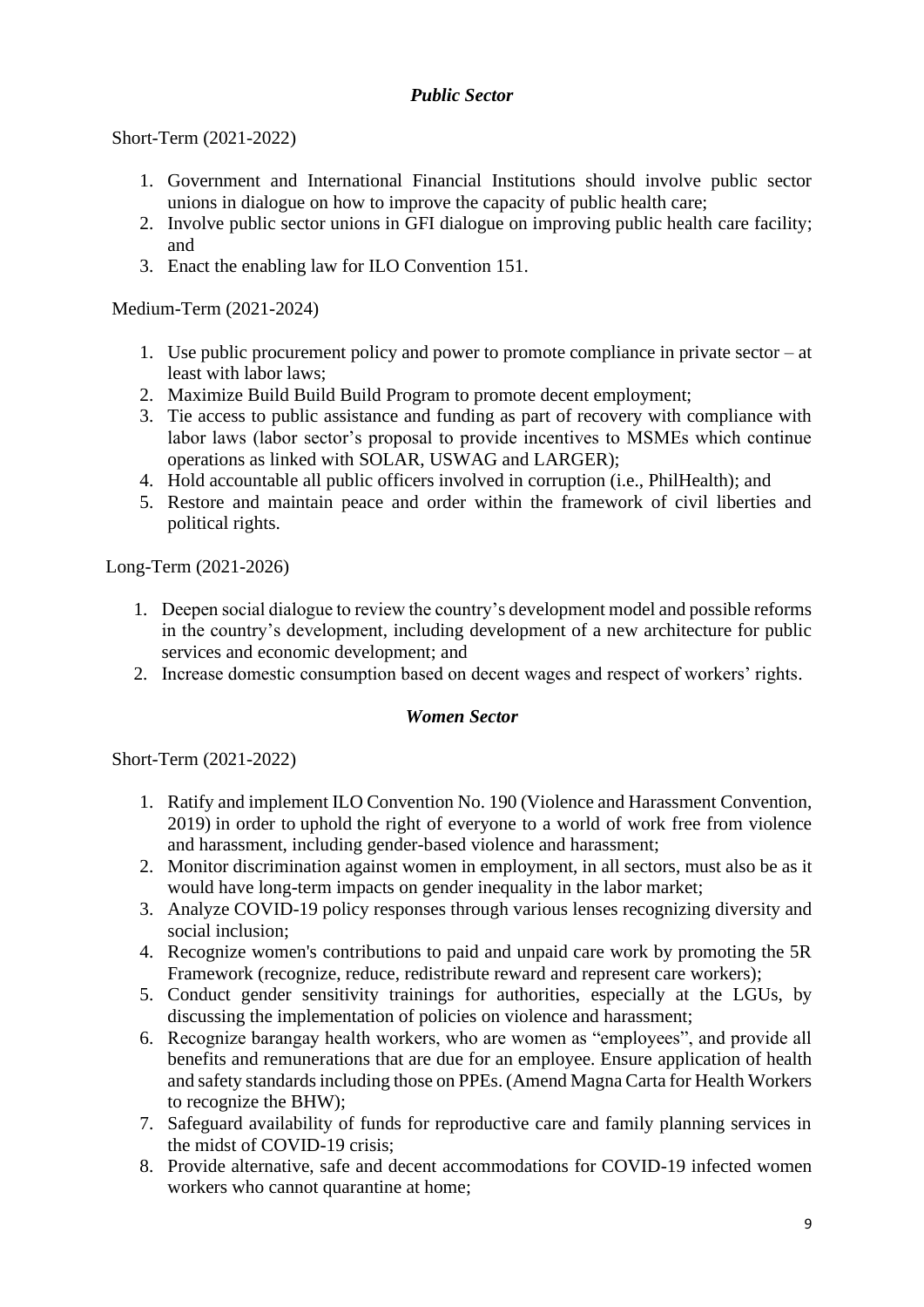- 9. Improve health education programs targeting women workers to ensure they are protected from exposure to COVID-19;
- 10. Ensure that women will not suffer in claiming maternity benefits due to employer's non-payment of SSS and ECC contributions;
- 11. Monitor and respond to the alarming concerns of trafficking during amidst the pandemic, and harassment/violence happening in quarantine facilities;
- 12. Intensify community sensitization programs on GAD and mainstream in education to break the stereotypes gender roles among women in household;
- 13. Identify work/tasks which can be subject to telecommuting work in the public sector and set appropriate terms and conditions of employment;
- 14. Hold to account in expeditious manner those who are involved in corruption (PhilHealth, procurement, bills of COVID patient); and
- 15. Uphold equal protection and applications of laws.

1. Ratify and implement ILO Convention No. 190 (Violence and Harassment Convention, 2019) in order to uphold the right of everyone to a world of work free from violence and harassment, including gender-based violence and harassment.

### *Youth Sector*

Short-Term (2021-2022)

- 1. Provide incentives for youth-led social enterprises; and
- 2. Implement online training programs on entrepreneurship, rights, participation on decision making, etc.

Medium-Term (2021-2024)

- 1. Conduct information drive on work-related vulnerabilities;
- 2. Strengthen OSH standards and other safety protocols; and
- 3. Provide proper compensation and benefits to skeleton workforce.

### *Platform Workers Sector*

Short-Term (2021-2022)

- 1. Revisit policies on internet infrastructure;
- 2. Improve ICT infrastructures and auxiliary services for better internet connectivity; and
- 3. Collaborate with the DICT to intensify monitoring of platform applications to ensure safe and secured user experience (e.g., free from glitches, GPS tracking, prank bookings, etc.) for the platform owners, riders, and customers.

### *Migrant Sector*

- 1. Provide livelihood, skills trainings, capital/financing assistance and literacy, and mentorship and business strategies to support OFWs engaging in entrepreneurship;
- 2. Enhance implementation of program and service particularly the Reintegration Program for OFW-returnees;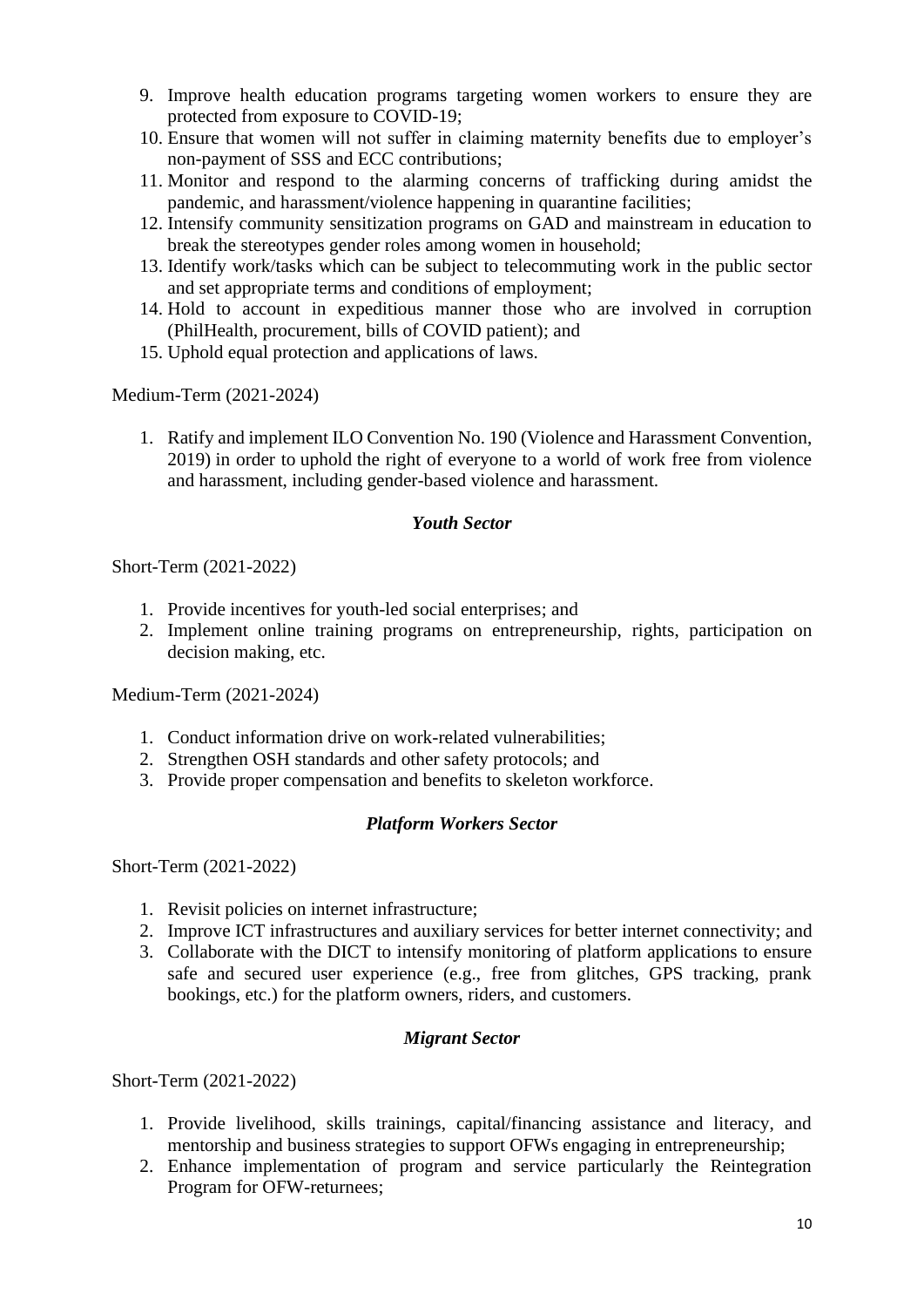- 3. Capacitate OFWs and their families on managing finances/resources, and adapting to COVID situation, reintegration and life after repatriation;
- 4. Use social media and other online platforms to expand the reach of information dissemination to OFWs and their families down to the LGUs or barangay levels;
- 5. Revisit the qualifications of government on the distribution of financial assistance for OFWs who are declared ineligible to receive assistance;
- 6. Look into PRAs and FRAs and address the possible wage theft against OFWs; and
- 7. Revisit policies for the open market.

### *Informal Sector*

Short-Term (2021-2022)

- 1. Harmonize government efforts and programs to avoid redundancy and maximize their social benefits;
- 2. Strengthen the legality of workers association for economic purposes through legal entity registration of informal workers associations under the DOLE to include economic or business purposes in order to qualify to incentives through policy development; and
- 3. Amend DOLE Department Order No. 40-03 to allow informal workers association to unionize and federate.

Medium-Term (2021-2024)

- 1. Develop an online system for the issuance of business permits with requirements to be submitted during a prescribed period; and
- 2. Establish external monitoring mechanism to oversee the NERS implementation by including informal worker representatives in consultations and monitoring the results of these recommendations.

Long-Term (2021-2026)

1. Develop strategy to promote the greater participation of social enterprises and grassroots organizations in spearheading local projects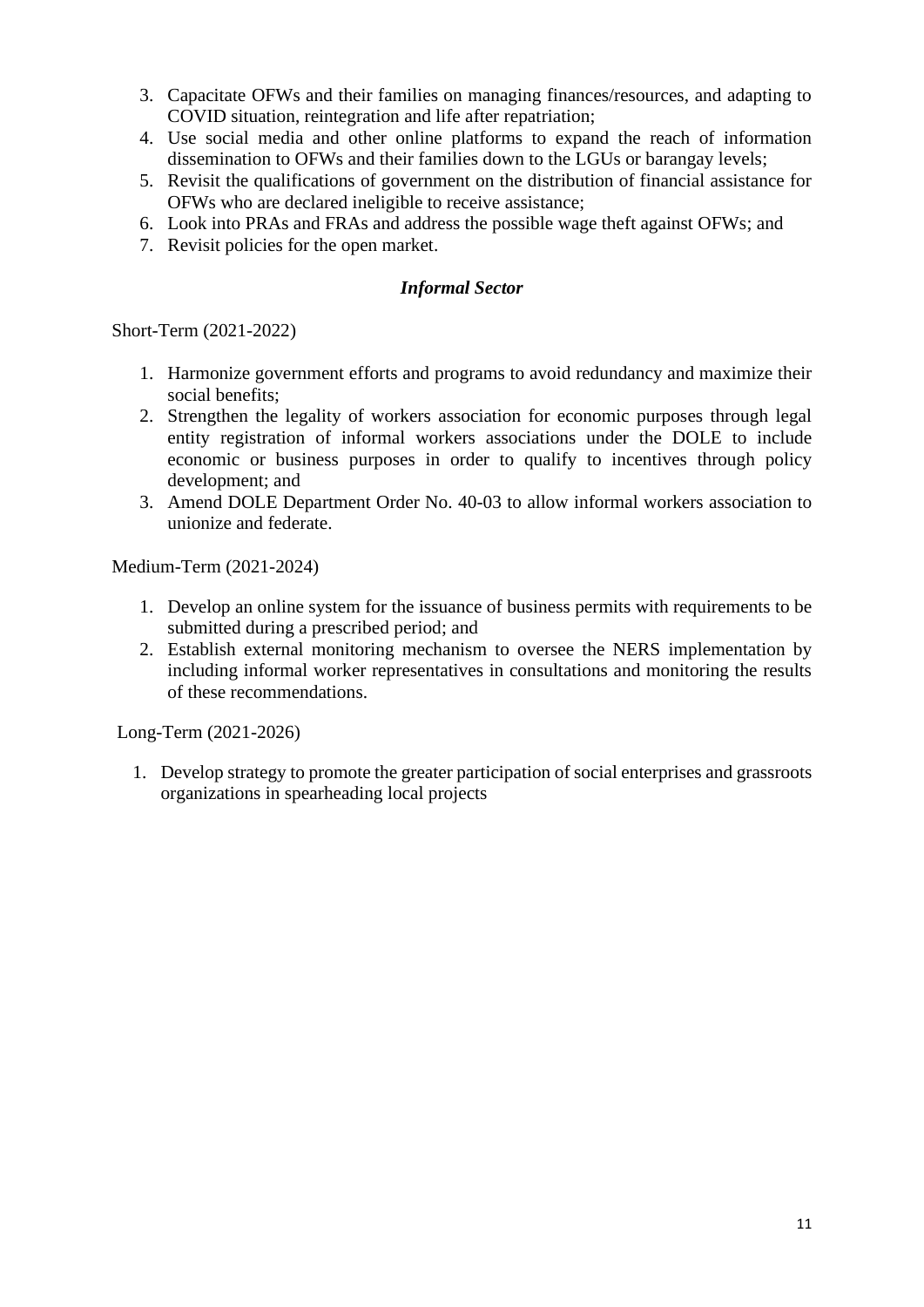# **Outcome 3: Upgrading and Retooling the Workforce**

### *General Program and Policy Recommendations*

- Provide paid trainings to encourage unemployed to upgrade/retool their skills; and
- Promote skills that are relevant in the digital economy.

### *Formal Sector*

Short-Term (2021-2022)

- 1. Provide paid trainings for the unemployed;
- 2. Provide digital capacity building for teachers/trainers/and non-academic personnel; and
- 3. Allow CHED to use a portion of its research budget for the purpose of addressing worker's related issues in private educational institutions to issue evidence-based policies.

### *Public Sector*

Short-Term (2021-2022)

1. Prioritize social dialogue on Health Human Resource Master Plan (HHRMP) to ensure adequate staffing of the country's health system, including the adequate equipment.

Long-Term (2021-2026)

- 1. Deepen social dialogue to review the country's development model and possible reforms in the country's development, including development of a new architecture for public services and economic development; and
- 2. Increase domestic consumption based on decent wages and respect of workers' rights.

### *Women Sector*

- 1. Provide accessible and applicable training opportunities toward sustainable livelihood, including, but not limited to the use of new technology, especially for women who resorted to the use of internet / platform work during pandemic;
- 2. Provide specific re-entry programs to assist diverse groups of women workers to reintegrate the labor market, with upskilling and reskilling, job matching, enterprise support, etc.; and
- 3. Provide training programs that will address barriers to labor force participation among female members of the LGBTQIA+ in various sectors (e.g., construction sector) in the midst of COVID-19 situation.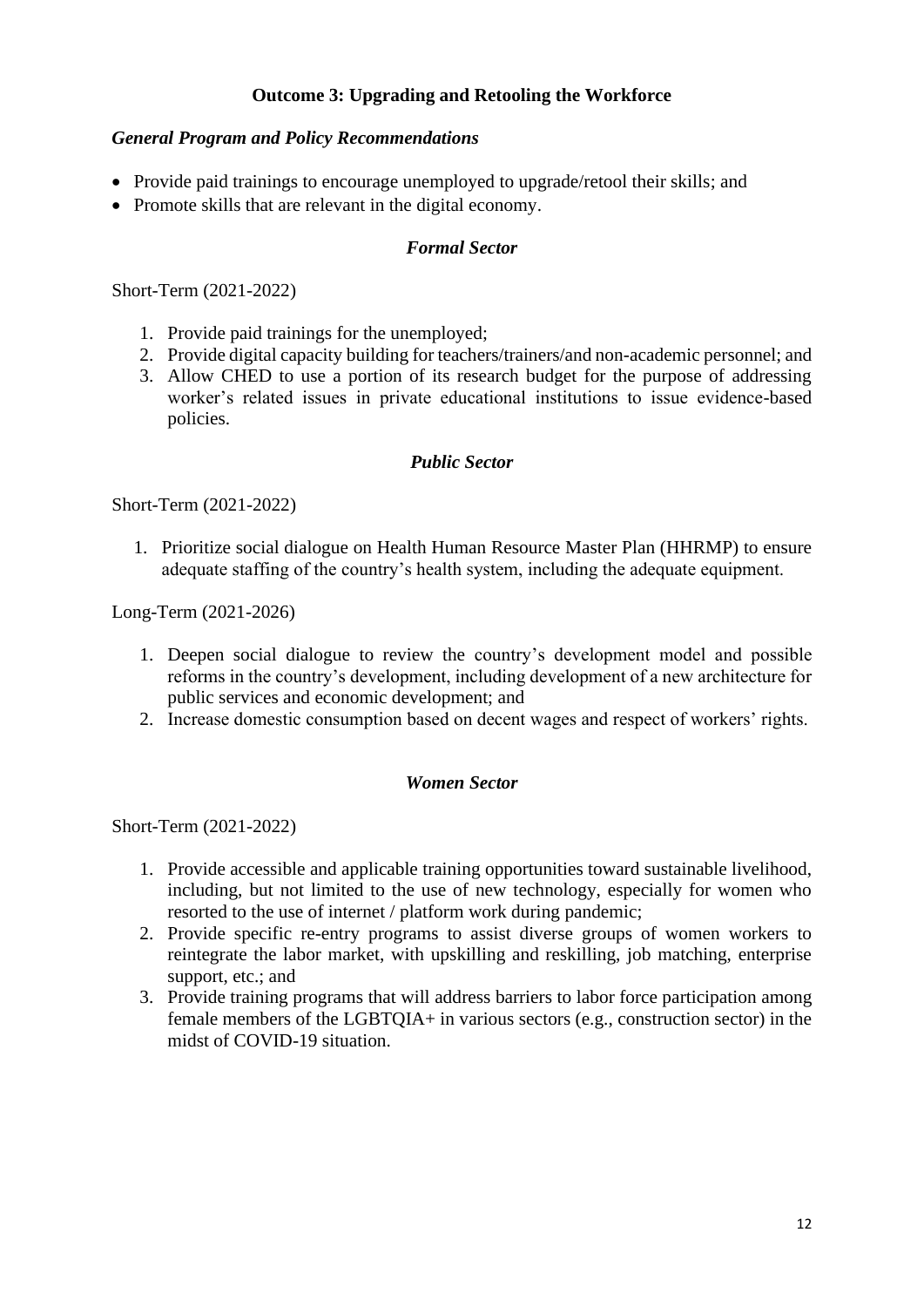### *Youth Sector*

Short-Term (2021-2022)

- 1. Improve accessibility of training programs through introduction of offline modules for far flung/upland areas, and training on wheels
- 2. Provide paid training for the unemployed

Medium-Term (2021-2024)

- 1. Increase budget for training programs (e.g., TESDA, Project Sparta), including for private TVIs which as in-house training centers of companies usually have employment provision to training graduates (with emphasis on digital transformation – on digital skills component, leveraging digital technologies, etc.); and
- 2. Promote awareness on the available training opportunities for youth, including requirements and eligibility (with emphasis on digital transformation – on digital skills component, leveraging digital technologies, etc.).

Long-Term (2021-2026)

- 1. Provide the youth with free and accessible training and upskilling opportunities, especially on entrepreneurship, with complementing policies for capital access among youth entrepreneurs;
- 2. Utilize NYC's resources and platform in forwarding the youth worker agenda; and
- 3. Rethink education and training programs through research, based on learning abilities.

### *Platform Workers Sector*

Short-Term (2021-2022)

- 1. Encourage Higher Education and training (e.g. TVET) institutions to revisit course curricula for technological and innovation, IT, data analytics, web development, and programming; and
- 2. Provide training and seminars to delivery platform riders/users on basic occupational safety and health, self-defense, training vigilance and harassment, etc.

Medium-Term (2021-2024)

- 1. Introduce innovations to include platform workers in social security requiring platform owners to contribute to its social insurance contributions and ensure measures to make these social security benefits portable; and
- 2. Establish an information and education campaign or drive for capacity building and awareness raising among new or aspiring freelancers.

Long-Term (2021-2026)

- 1. Create an organization similar to that of the American Arbitration Association for alternative dispute resolution without the need to go to courts; and
- 2. Maximize existing or explore new alternative dispute resolution mechanisms for platform workers.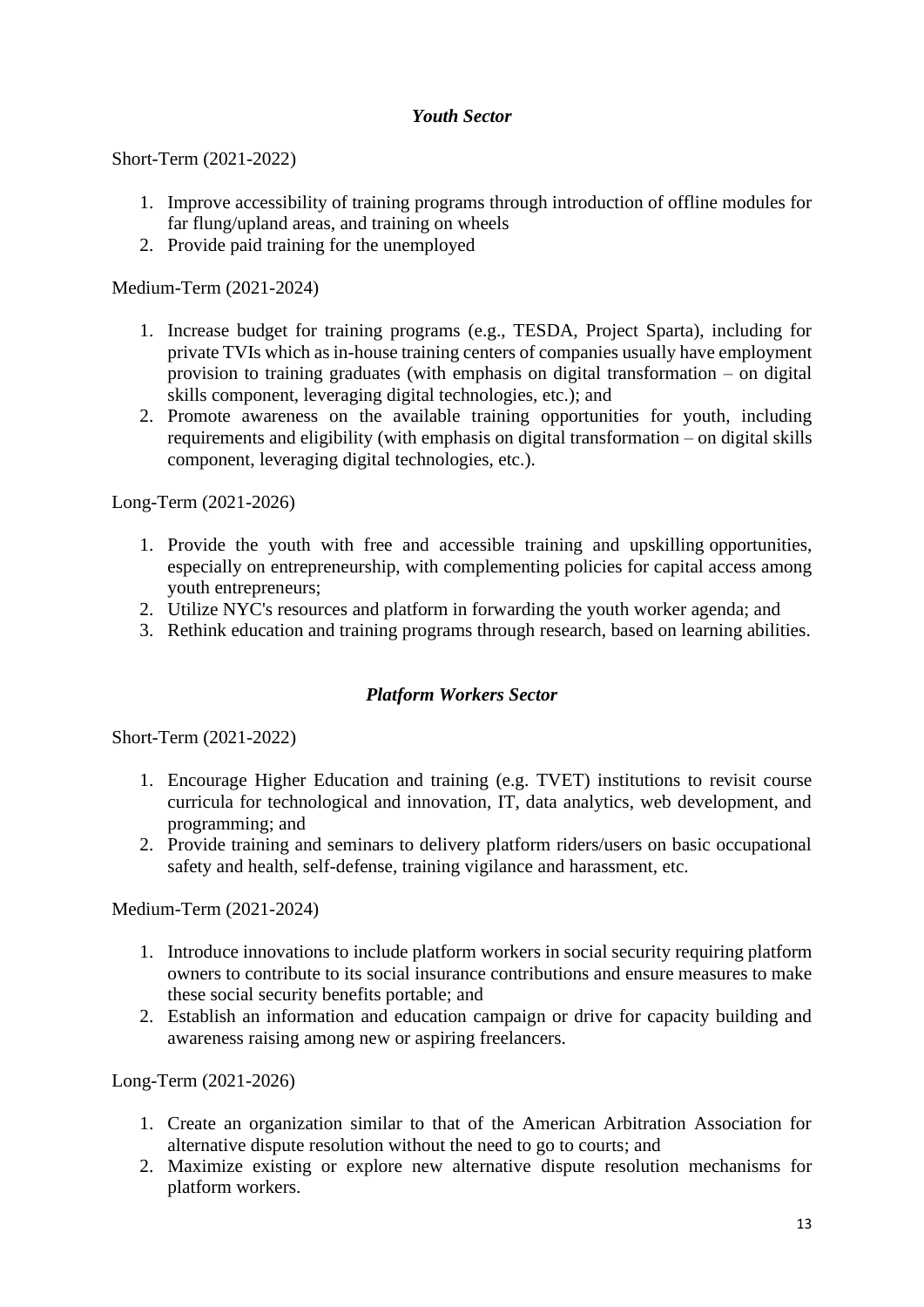# *Migrant Sector*

# Short-Term (2021-2022)

- 1. Enhance online TVET programs, provide scholarships for OFWs through partnerships with TESDA and other government training institutions;
- 2. Encourage skills and technology transfer by engaging the services of OFWs and OFWsretirees;
- 3. Institute a system of facilitating/referring or endorsing OFW returnees to industries or jobs where their skills and experiences gained abroad will be useful;
- 4. Promote social dialogue with stakeholders by reviving the Overseas Land-based Tripartite Consultative Council (OLTCC);
- 5. Extend additional health/medical benefits or assistance for OFWs;
- 6. Provide psychosocial support or counselling for returning OFWs;
- 7. Deploy additional overseas personnel at the POLOs to cater to OFW concerns and welfare needs immediately;
- 8. Ensure that trainings available in Metro Manila can be accessed even in provinces (macro level to devolve into micro level);
- 9. Streamline the procedure on claiming the unpaid wages of OFWs as well as their respective end-of-service benefits; and
- 10. Invest in digitalization of government procedures and promote computer literacy.

Medium-Term (2021-2024)

- 1. Create or enhance social protection of OFWS, especially programs that would cover retirement and provident benefits of all OFWs;
- 2. Enhance OWWA welfare fund to include retirement coverage for members; and
- 3. Institutionalize the advanced applications and systems online for ease in use for OFWs while securing data and information protection to maintain privacy.

Long-Term (2021-2026)

1. Provide skills training for employment and entrepreneurship for in-country and overseas.

### *Informal Sector*

- 1. Provide skills development activities free of charge and with subsidies for meals, transportation and wages at least equal to the minimum wage to compensate for income loss during the training activities;
- 2. Establish social dialogue mechanisms for Informal Workers through gender-fair informal workers' representation in all tripartite bodies, and substantial representation to policy-making bodies for informal workers associations;
- 3. Prioritize Occupational Safety and Health (OSH), social insurance, and crop insurance to help farmers and fishers become more resilient and sustainable;
- 4. Include Disaster Risk Reduction Management (DRRM) perspectives in capacity building activities and skills training;
- 5. Develop a "Trainings on Wheels" Program for people in geographically isolated and disadvantaged areas;
- 6. Strengthen sectoral representation of Informal Sector Workers in social security/social protection policy making bodies;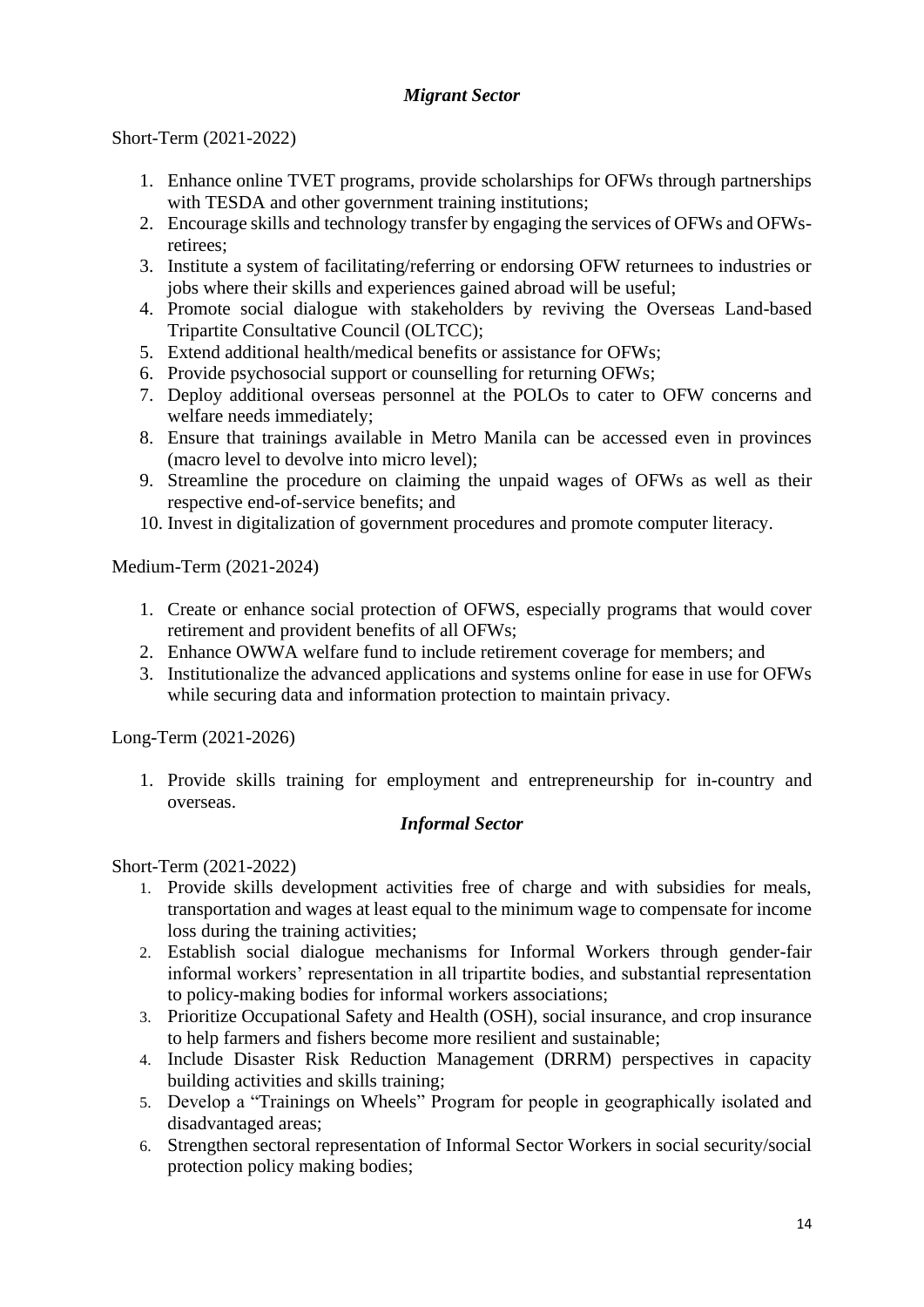- 7. Review and update the structure of NEDA Social Development Committee-Subcommittee on Informal Sector (SDC-SCIS) as national body for informal sector workers;
- 8. Promote the preventive safety and health culture and productivity among the informal sector workers; and
- 9. Operationalize the NAPC-WIS Just Transition Plan.

- 1. Develop new skills development programs that focus on the use of the internet or online platform, e-commerce, social media, etc.;
- 2. Train more online professionals for various categories of workers in the online industry;
- 3. Provide unemployment benefits for self-contributing informal workers; and
- 4. Increase pension benefits for SSS members as well as for recipients of social pension to at least Php 1,000 to cover all senior citizens.

Long-Term (2021-2026)

- 1. Establish a clear policy and program for the self-employed (i.e. own-account, freelancers, independent contractors, gig economy) especially those in the digital industries in order to protect their labor rights and welfare; and
- 2. Establish an equal and inclusive social protection system, ensuring that the informal workers can survive the COVID-19 pandemic and that they can bounce back better in the future.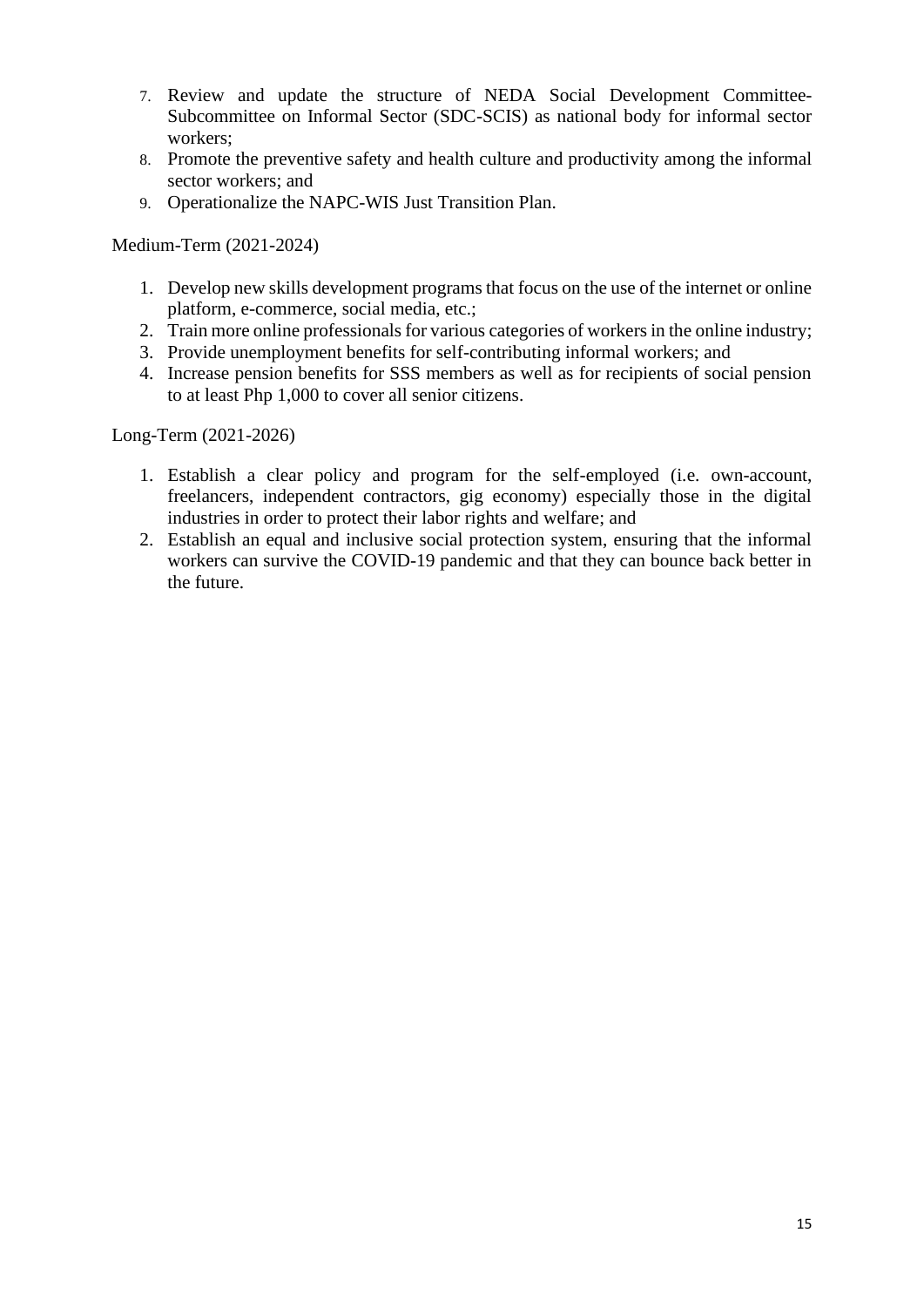# **Outcome 4: Facilitating Labor Market Access**

### *General Program and Policy Recommendations*

- Review policies on flexible work arrangements;
- Implement a work guarantee program; and
- Intensify referral and placement for employment by improving employment systems for skills profiling.

### *Formal Sector*

Short-Term (2021-2022)

- 1. Allow schools to collect miscellaneous fees to support the internet connectivity of teachers and non-academic personnel; and
- 2. Provide greater assistance for internet access and internet load and ensure that same terms and conditions of work be provided for those working from home.

Long-Term (2021-2026)

1. Invest on information technology in schools

### *Women Sector*

Short-Term (2021-2022)

- 1. Incorporate gender quota in the COVID-19 employment programs;
- 2. Provide alternative employment opportunities to seasonal workers;
- 3. Intensify coordination and monitoring of concerned government agencies on repatriation programs to make assistance more responsive to the needs of OFWs;
- 4. Refocus attention to employment generation through "Social and Solidarity Economy Enterprise" development rather than insisting to be formally employed in the new normal.
- 5. Revive 'worktrepreneurship' for the informal sector;
- 6. Ensure grants and subsidies provided by the government are for start-ups. Integration of BSP-Basic Deposit Account in all livelihood projects is also recommended;
- 7. Review policies on cooperatives towards inclusiveness and ease of registration;
- 8. Intensify the communication campaign to popularize the First Time Jobseekers Assistance Act;
- 9. Explore the possibility of non-fee charging for pre-employment documentation even for those who are no longer first-time jobseekers, particularly those that have been retrenched and are in search of a new job; and
- 10. Enhance skills registry for returning OFWs to ensure that available jobs in their communities are fit to the skills that they have.

Medium-Term (2021-2024)

- 1. Review policies on platform work for it to be recognized in different institutions;
- 2. Implement a gender sensitive Human Resource for Health Master Plan;
- 3. Provide an enabling environment towards affordable and accessible internet services especially in areas where it remains to be of great concern; and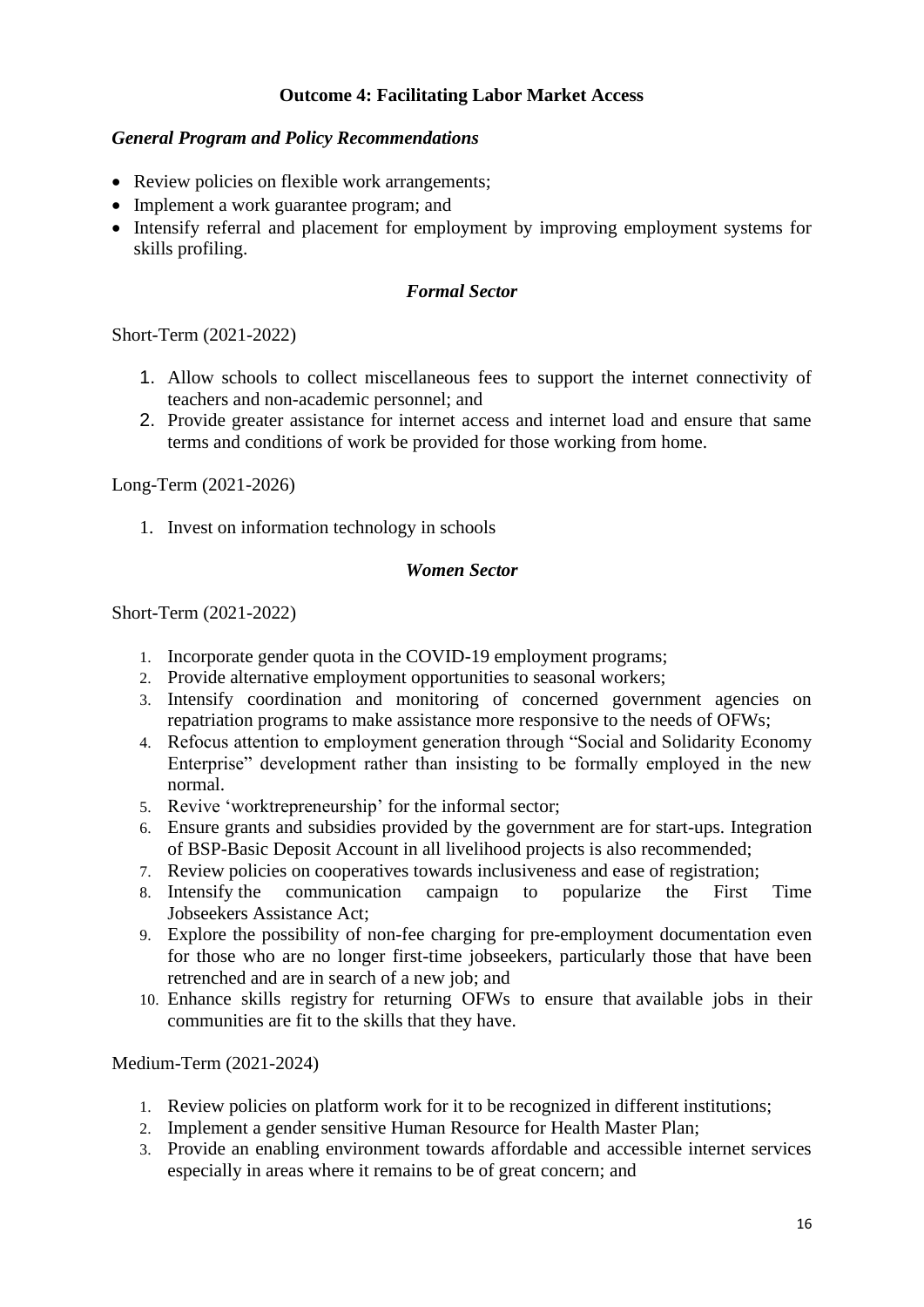4. Formulate an employment guarantee program / Improve our current public work programs (PWPs).

### *Youth Sector*

Short-Term (2021-2022)

- 1. Intensify job search assistance, especially for fresh graduates;
- 2. Assess accessibility gaps to employment opportunities between in-school and out-ofschool youth;
- 3. Provide allowance for apprenticeship and internship;
- 4. Intensify campaign for industry to hire SHS students; and
- 5. Provide incentives/compensation packages for young contracted out workers, especially healthcare workers.

Medium-Term (2021-2024)

- 1. Provide employment opportunities to youth NEET; and
- 2. Policy support for young freelancers.

Long-Term (2021-2026)

1. Strengthen education-industry linkage for employability of SHS graduates.

2. Formulate and implement policy that will encourage female participation in maledominated industries.

### *Platform Workers Sector*

Short-Term (2021-2022)

- 1. Conduct advocacy and information dissemination activities on the industries, opportunities and prospects in the digital economy (e.g. employment opportunities for PWDs, or those with limited educational background); and
- 2. Collaborate with platform workers in information dissemination by tapping the expertise of freelancers or online professionals in publicity, advertising and marketing, capacity building.

### *Migrant Sector*

- 1. Ensure availability of jobs locally and overseas;
- 2. Provide work opportunities for repatriated or displaced OFWS;
- 3. Ease processing of documents and open labor markets through the support and assistance of PRAs;
- 4. Promote right wages/salaries and eliminate contractualization in the local job market;
- 5. Strengthen and expand OFW Helpdesks or migrant resource centers to serve as venue for information dissemination, referrals, conduct of job search and fairs and relevant services for OFWS and their families;
- 6. Strengthen campaign against illegal recruitment during this time of pandemic;